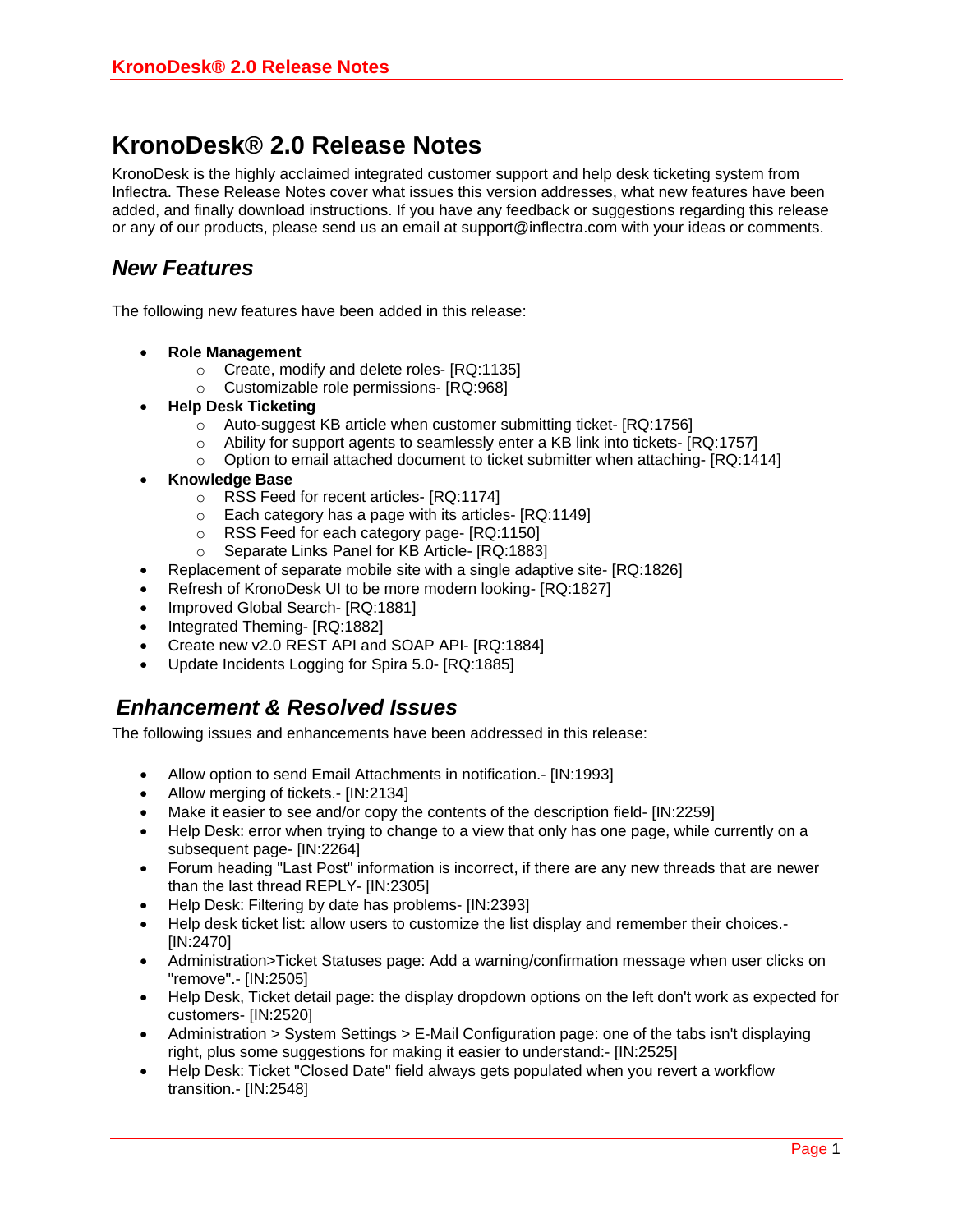- Help Desk ticket list: There's no way to get back to sorting by last updated, if you choose a different sort- [IN:2565]
- global search results box can disappear if you move the mouse- [IN:2569]
- In the ticket description, indicate that a note is internal only. (was done for the notes section already)- [IN:2576]
- In one forum screen, avatars aren't scaled down like they are on other screens.- [IN:2577]
- With Firefox, the screen for submitting a ticket is too wide- [IN:2580]
- Add Option to remove email header line.- [IN:2582]
- Help desk: Name and Product fields are always required even if the workflow doesn't have the "required" box checked.- [IN:2587]
- Add security roles to application sections.- [IN:2594]
- Don't trigger Event Notifications when an internal note is added- [IN:2595]
- Admin editing users can select 'no' roles, throwing error.- [IN:2599]
- Help desk ticket history problem if there is more than one page of history: can't go to subsequent page(s)- [IN:2603]
- Company information not displaying properly- [IN:2607]
- Add KronoDesk ticket link to Spira- [IN:2650]
- Description heading missing on the New Ticket screen- [IN:2673]
- kronos- user view vs employee view- [IN:2676]
- overview of my logged tickets. Allow customers to export their tickets to Excel.- [IN:2693]
- Add ability to configure additional roles- [IN:2743]
- Help desk: Long lines in the Error Message field don't wrap, thus causing the whole screen to be too wide- [IN:2744]
- Having a custom property of type integer doesn't validate safely if a user enters a non-integer.- [IN:2750]
- Creating an incident in SpiraTeam works, but a strange error is logged.- [IN:2756]
- Minor labeling problem with the Ticket Date Range graphs: data grid always shows "Ticket Progress Rate" label. . .- [IN:2757]
- Ticket history table won't let you view more than one page.- [IN:2847]
- Improper UserCollection entry causing a NullReferenceExcpetion in Ticket\_Retrieve()- [IN:2848]
- User list in Administration can get into a state where it cannot be displayed.- [IN:2849]
- Email Config Page doesn't inactivate IIS SMTP setting when hosted.- [IN:2862]
- Allow employees to view their own attachments before tickets submittted- [IN:2876]
- Sporadic Width Issues Submitting Tickets on Chrome- [IN:2960]
- Help Desk: ticket page has display problem on wide screens- [IN:2962]
- Help Desk: on New Ticket page, make the ticket name field more noticeable somehow- [IN:2965]
- Dropdowns on the ticket detail page are hard to use- [IN:2966]
- permission/membership issues when adding an incident to Spira- [IN:2967]
- KronoDesk priority colors customizable- [IN:3016]
- Kronodesk footers: disable- [IN:3022]
- Dropdowns don't always select all items (those near the end remain unselected)- [IN:3039]
- Insufficient Security Validation of User-supplied Input Path Traversal- [IN:3050]
- Login Name Input Validation Only Enforced Client Side- [IN:3051]
- Prevent Display of Attachments Linked to Tickets by Anonymous Users- [IN:3052]
- Open Redirection via ReturnUrl Parameter- [IN:3053]
- HTTP Cacheable Response Changes- [IN:3054]
- Internal Path Disclosure in Error Messages- [IN:3055]
- SMTP Recipient Injection via User Registration Form- [IN:3056]
- Lack of Error Handling- [IN:3057]
- Emails sent out with new 'Note' added when no new note is added.- [IN:3069]
- Extra entries in tst\_artifact\_attachment table..- [IN:3072]
- Hide email addresses for users unless logged in user is a support agent type of role.- [IN:3086]
- Security Vulnerability: XSS issue with the global search box- [IN:3203]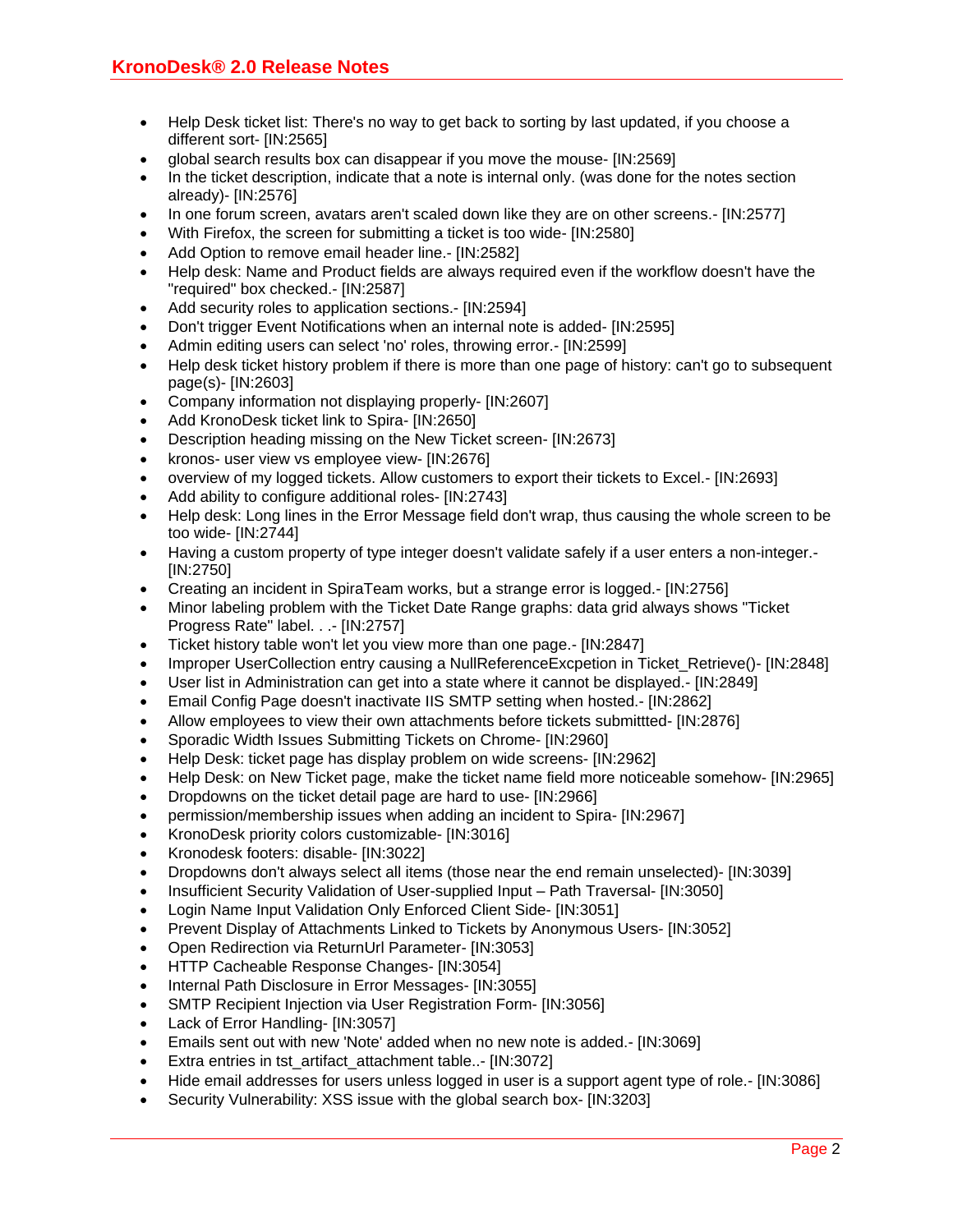- KronoDesk description box toolbar scrolls up if you enter more than 12 lines of text.- [IN:3210]
- Deleting user filter user lists.- [IN:3230]
- When accessed from forum post, user profile does not include help desk tickets- [IN:3281]
- Need to validate the ReturnURL parameter used on some of the Account pages- [IN:3293]
- Consider enabling Viewstate encryption and enableviewstatemac for better security- [IN:3295]
- Application error; stopped working if a bad sort gets in the user's profile- [IN:3324]
- Paging issue on KronoDesk- [IN:3334]
- We need to handle XSS injection in tickets that are initiated from email.- [IN:3355]
- Edit Admin -> Roles page for better clarity.- [IN:3372]
- Add 'quest' role..- [IN:3373]
- Add code syntax highlighting to Knowledge Base- [IN:3405]
- Thread page timing of 0 should be '0 minutes' not '0 minute'- [IN:3458]
- Duplicate validation messages on new ticket creation- [IN:3459]
- RSS Token on Account Page- [IN:3569]
- [Vulnerability Report] Persistent XSS at Inflectra forums- [IN:3643]
- Knowledge Base if all sub categories of a category have no articles, the sub category heading is still displayed (though the sub categories themselves are not)- [IN:3648]
- v2.0 Installer Issues- [IN:3787]
- When a new email message comes in for a deleted ticket, it's simply being added to the deleted ticket- [IN:3797]
- When an administrator is editing a user's profile, hide the "change password" button.- [IN:3827]
- Administrator editing a user's profile causes avatar to revert to original- [IN:3828]
- When you paste a screenshot in a new note and try to save, you get an error about it being changed by someone else.- [IN:3831]
- Ticket history dates are garbled: for example "23/10/17" for January 10, 2017.- [IN:3832]
- The Home Link on the Knowledge Base has the Wrong URL- [IN:3833]
- Cannot create a new user in admin or register for an account- [IN:3834]
- Link from individual KB article to the category does not work- [IN:3836]
- Ticket detail page: upon changing/selecting a product, hidden custom fields appear and asterisks disappear- [IN:3838]
- With Edge browser, the function to paste a screenshot does not work- [IN:3839]
- Some ticket list fields get filled in with the first value (automatically, not by the user)- [IN:3840]
- Ticket history problem: for newly-defined custom properties, the field name is strange- [IN:3841]
- saved draft articles cannot be accessed from user page- [IN:3842]
- Adding links and attachments to Articles does not work properly- [IN:3843]
- Article tag cloud should only show top 25 tags- [IN:3844]
- External home page, Recent Articles widget: time is off by 5 hours- [IN:3847]
- Get error when try to edit articles that have been created today (OK with the sample data)- [IN:3851]
- Knowledge Base main page: minor display issues if subcategories are defined but don't contain any articles- [IN:3852]
- KB: the first article in each subcategory is missing from the subcategory page- [IN:3853]
- Administration: Help Desk custom property editing problems- [IN:3854]
- Help Desk list page: text in error pop-up is incorrect- [IN:3856]
- Help Desk list page: need to fix the text that briefly appears while the list is loading- [IN:3858]
- User account page: trying to go to the second page of the "My Published KB Articles" section gives an error- [IN:3859]
- Administration Event Log: event detail pop-up does not scroll. [IN:3860]
- Admin, System Settings, Product Definitions page: workflow dropdown shows "All selected" when only one workflow exists.- [IN:3862]
- Admin, Help Desk Settings, Workflows: Wrong message when attempting to delete an active workflow- [IN:3863]
- New ticket page: problems with attachments- [IN:3864]